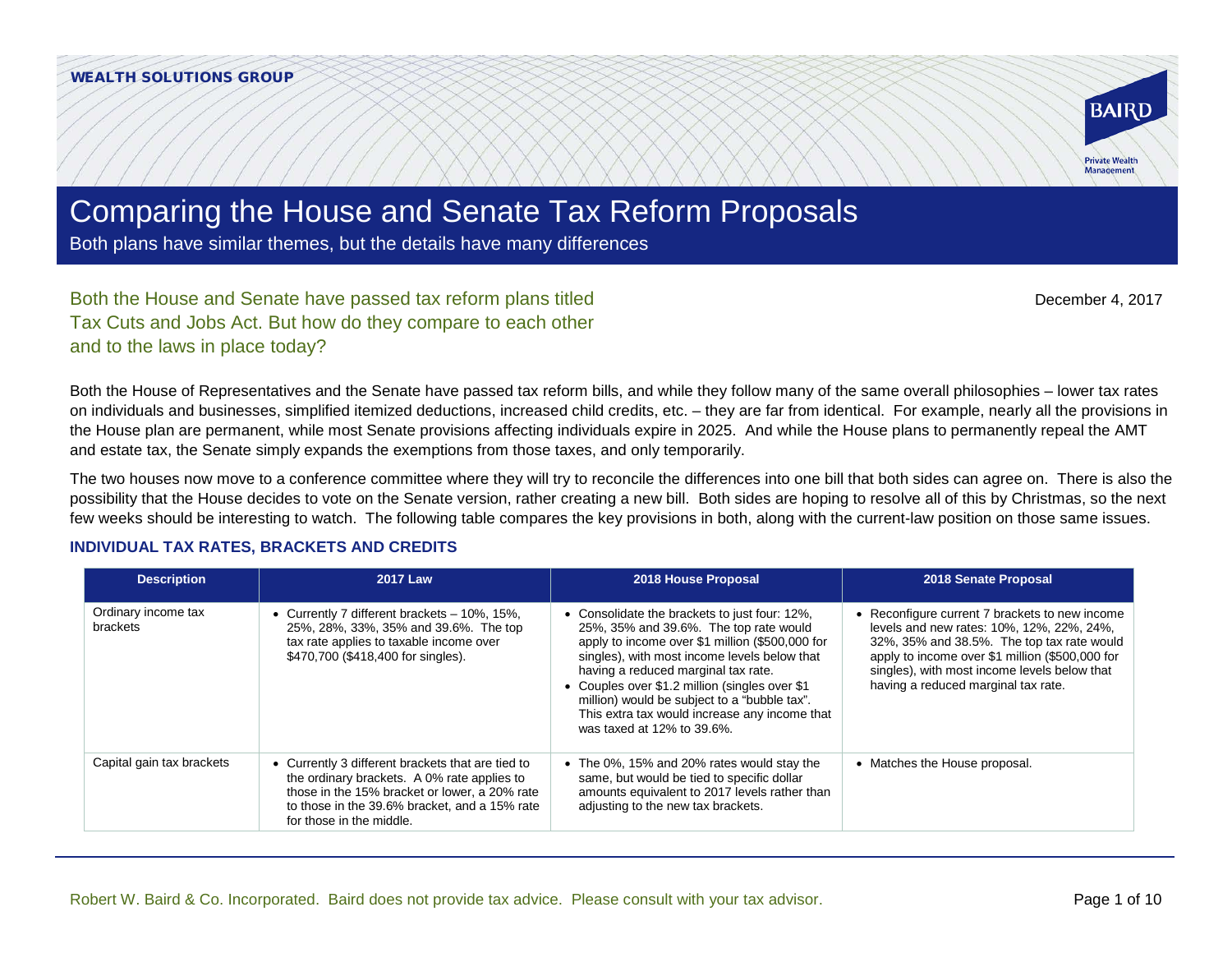| <b>Description</b>                 | <b>2017 Law</b>                                                                                                                                                                                                                                                          | 2018 House Proposal                                                                                                                                                                                                                   | 2018 Senate Proposal                                                                                                                                                                                                                   |
|------------------------------------|--------------------------------------------------------------------------------------------------------------------------------------------------------------------------------------------------------------------------------------------------------------------------|---------------------------------------------------------------------------------------------------------------------------------------------------------------------------------------------------------------------------------------|----------------------------------------------------------------------------------------------------------------------------------------------------------------------------------------------------------------------------------------|
| Child credit                       | • \$1,000 credit per child under age 17<br>Phaseout begins for couples with AGI over<br>\$110,000 (\$75,000 for singles).                                                                                                                                                | • Credit increased to \$1,600 per child under<br>age 17.<br>• Add a new \$300 credit for any taxpayer not<br>eligible for the \$1,600 credit.<br>• Phaseout begins for couples with AGI over<br>\$230,000 (\$115,000 for all others). | • Credit increased to \$2,000 per child under<br>age 18.<br>• Add a new \$500 credit for any dependent not<br>eligible for the \$2,000 credit.<br>• Phaseout begins for all taxpayers with AGI<br>over \$500,000.                      |
| Kiddie Tax                         | • A child's unearned income over \$2,100 is<br>taxed as if it belonged to the parent.<br>• Applies to children under age 18, or under<br>age 24 if a full-time student.<br>• The child's earned income is taxed using the<br>tax rates and brackets for a single person. | • No change to current law.                                                                                                                                                                                                           | • Unearned income of these same children<br>would be taxed using the income tax rates<br>and brackets that apply to trusts and estates.<br>• Earned income would continue to be taxed<br>using the single taxpayer rates and brackets. |
| Effective date/ Expiration<br>date |                                                                                                                                                                                                                                                                          | • All the above proposals would be effective in<br>2018 and would be permanent.                                                                                                                                                       | • All the above proposals would be effective in<br>2018 but would expire after 2025.                                                                                                                                                   |

### **INDIVIDUAL ALTERNATIVE MINIMUM TAX**

| <b>Description</b>                   | <b>2017 Law</b>                                                                                                                                                                                                                           | 2018 House Proposal                                                                                                                                                                                                          | 2018 Senate Proposal                                                                                                                                                                            |
|--------------------------------------|-------------------------------------------------------------------------------------------------------------------------------------------------------------------------------------------------------------------------------------------|------------------------------------------------------------------------------------------------------------------------------------------------------------------------------------------------------------------------------|-------------------------------------------------------------------------------------------------------------------------------------------------------------------------------------------------|
| Alternative Minimum Tax<br>exemption | • No scheduled changes to overall structure of<br>AMT.<br>• The AMT exemption is \$78,750 for couples<br>and \$50,600 for singles.<br>• These would be phased out beginning at<br>AMTI of \$150,000 (couples) and \$112,500<br>(singles). | • AMT would be completely repealed.                                                                                                                                                                                          | • The AMT exemption for couples would<br>increase to \$109,400 and \$70,300 for singles.<br>• These would be phased out beginning at<br>AMTI of \$208,400 (couples) and \$156,300<br>(singles). |
| AMT credit                           | • In some cases, tax paid due to the AMT can<br>be recovered as a tax credit in future years.<br>• The credit can only be used to reduce a<br>regular tax liability down to the AMT liability.                                            | • With AMT repealed, AMT credits could be<br>used to fully eliminate a regular tax liability.<br>• In addition, 50% of any excess credit could be<br>recovered in 2019-2021, with any remaining<br>credit recovered in 2022. | • No change to current law.                                                                                                                                                                     |
| Effective date/ Expiration<br>date   |                                                                                                                                                                                                                                           | • All the above proposals would be effective in<br>2018 and would be permanent.                                                                                                                                              | • The above proposal would be effective in<br>2018 but would expire after 2025, at which<br>point the AMT exemption would return to the<br>2017 level, adjusted for inflation.                  |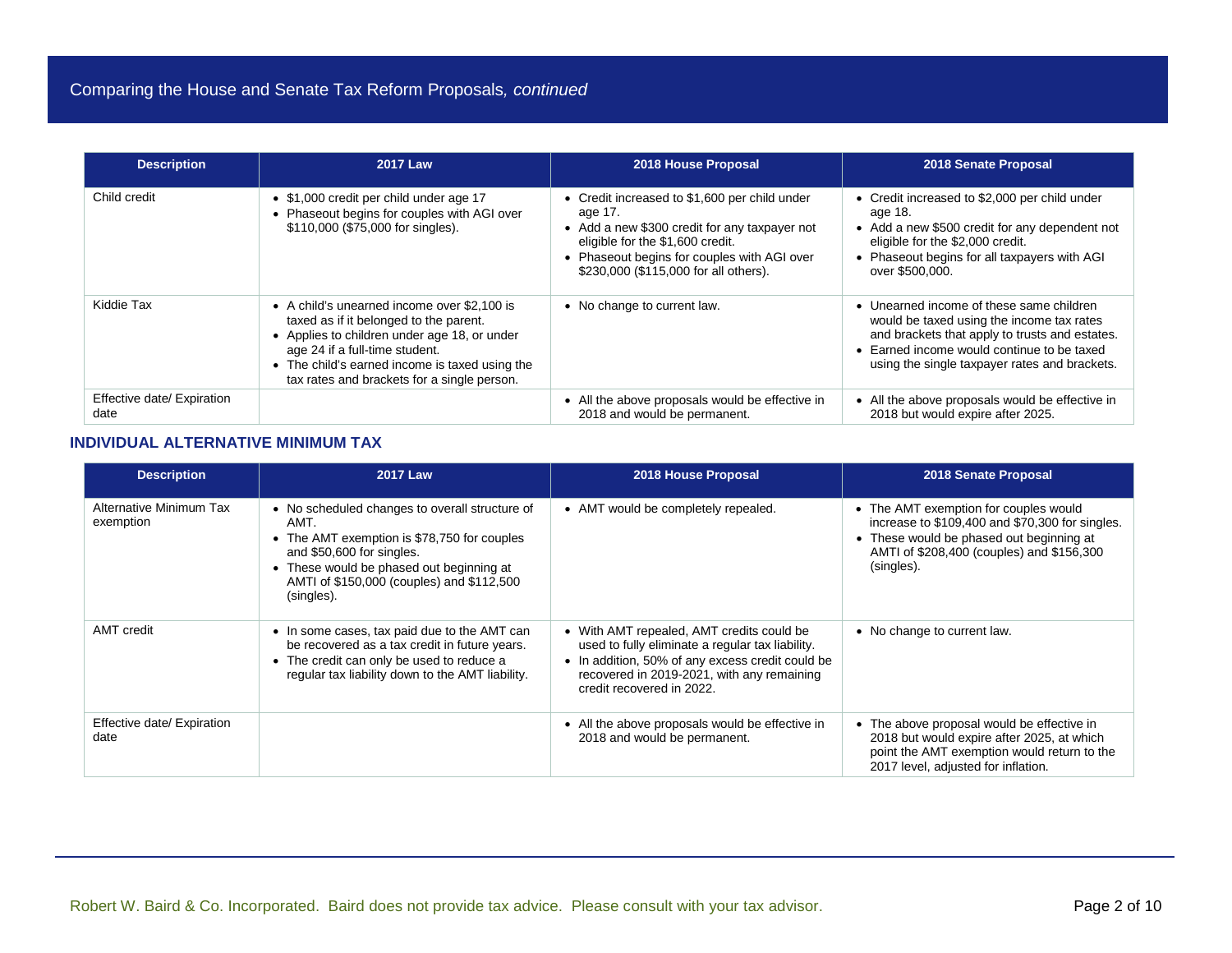#### **INDIVIDUAL DEDUCTIONS AND EXEMPTIONS**

| <b>Description</b>                                       | <b>2017 Law</b>                                                                                                                                                                                                                                                           | 2018 House Proposal                                                                                                                                                                                                                             | 2018 Senate Proposal                                                                                                                                                                                                 |
|----------------------------------------------------------|---------------------------------------------------------------------------------------------------------------------------------------------------------------------------------------------------------------------------------------------------------------------------|-------------------------------------------------------------------------------------------------------------------------------------------------------------------------------------------------------------------------------------------------|----------------------------------------------------------------------------------------------------------------------------------------------------------------------------------------------------------------------|
| Personal exemption<br>deductions                         | • A \$4,050 personal exemption deduction is<br>allowed for each taxpayer, spouse and any<br>dependents.<br>• The deduction is phased out for couples with<br>AGI over \$313,800 (\$261,500 for singles).                                                                  | • Personal exemption deductions would be fully<br>repealed.                                                                                                                                                                                     | • Matches the House proposal.                                                                                                                                                                                        |
| Standard deduction                                       | • Married couples may claim a standard<br>deduction of \$13,000 (\$6,500 for singles).<br>• An additional deduction of \$1,250 may be<br>claimed for each spouse age 65 or older or if<br>they are blind (\$1,550 for singles).                                           | • The standard deduction for married couples<br>would increase to \$24,000, and to \$12,000 for<br>singles (in 2017 dollars, adjusted for inflation).<br>• The additional deductions for those age 65 or<br>older or blind would be repealed.   | • The standard deduction for married couples<br>would increase to \$24,000, and to \$12,000 for<br>singles (in 2018 dollars).<br>• The additional deductions for those age 65 or<br>older or blind would not change. |
| Phaseout of itemized<br>deductions (Pease<br>limitation) | • Married couples with AGI over \$313,800<br>(singles over \$261,500) are subject to a<br>phaseout of itemized deductions.<br>• The amount of deductions lost equals 3% of<br>AGI over the threshold.                                                                     | • The phaseout of itemized deductions would<br>be repealed.                                                                                                                                                                                     | • The phaseout of itemized deductions would<br>be temporarily repealed, returning in 2024.                                                                                                                           |
| State income and sales<br>taxes                          | • Fully deductible.                                                                                                                                                                                                                                                       | • Deduction would be fully repealed.                                                                                                                                                                                                            | • Matches the House proposal.                                                                                                                                                                                        |
| Real estate and personal<br>property taxes               | • Fully deductible.                                                                                                                                                                                                                                                       | • Deduction for taxes on real estate would be<br>limited to \$10,000, while the deduction for<br>personal property taxes would be repealed.                                                                                                     | • Matches the House proposal.                                                                                                                                                                                        |
| Medical expenses                                         | • Deductible to the extent they exceed 10% of<br>AGI.                                                                                                                                                                                                                     | • Deduction would be fully repealed.                                                                                                                                                                                                            | • Would allow a deduction for medical<br>expenses to the extent they exceed 7.5% of<br>AGI, for 2017 and 2018 only.<br>• The AGI floor would return to 10% for 2019<br>and beyond.                                   |
| Mortgage interest                                        | • Interest on debt up to \$1.1 million used to<br>acquire a residence can be deducted.<br>• Up to \$100,000 of the debt can be a home<br>equity loan.<br>• The debt can be used for a primary residence<br>and one other home.                                            | • The debt limit would fall to \$500,000 for new<br>loans after November 2, 2017.<br>• Interest on home equity loans would no longer<br>be deductible.<br>• Only debt used for a primary residence would<br>be deductible. No second home debt. | • Interest on home equity loans would no longer<br>be deductible.<br>• All other mortgage interest provisions would<br>stay the same.                                                                                |
| Miscellaneous itemized<br>deductions                     | • A variety of expenses are combined in this<br>category, and are deductible only to the<br>extent the total exceeds 2% of AGI. These<br>include tax preparation fees, unreimbursed<br>business expenses, investment fees, union<br>dues, safety deposit box rental, etc. | • The miscellaneous deductions for tax<br>preparation fees and unreimbursed business<br>expenses would no longer be allowed.                                                                                                                    | • All miscellaneous deductions would be<br>repealed.                                                                                                                                                                 |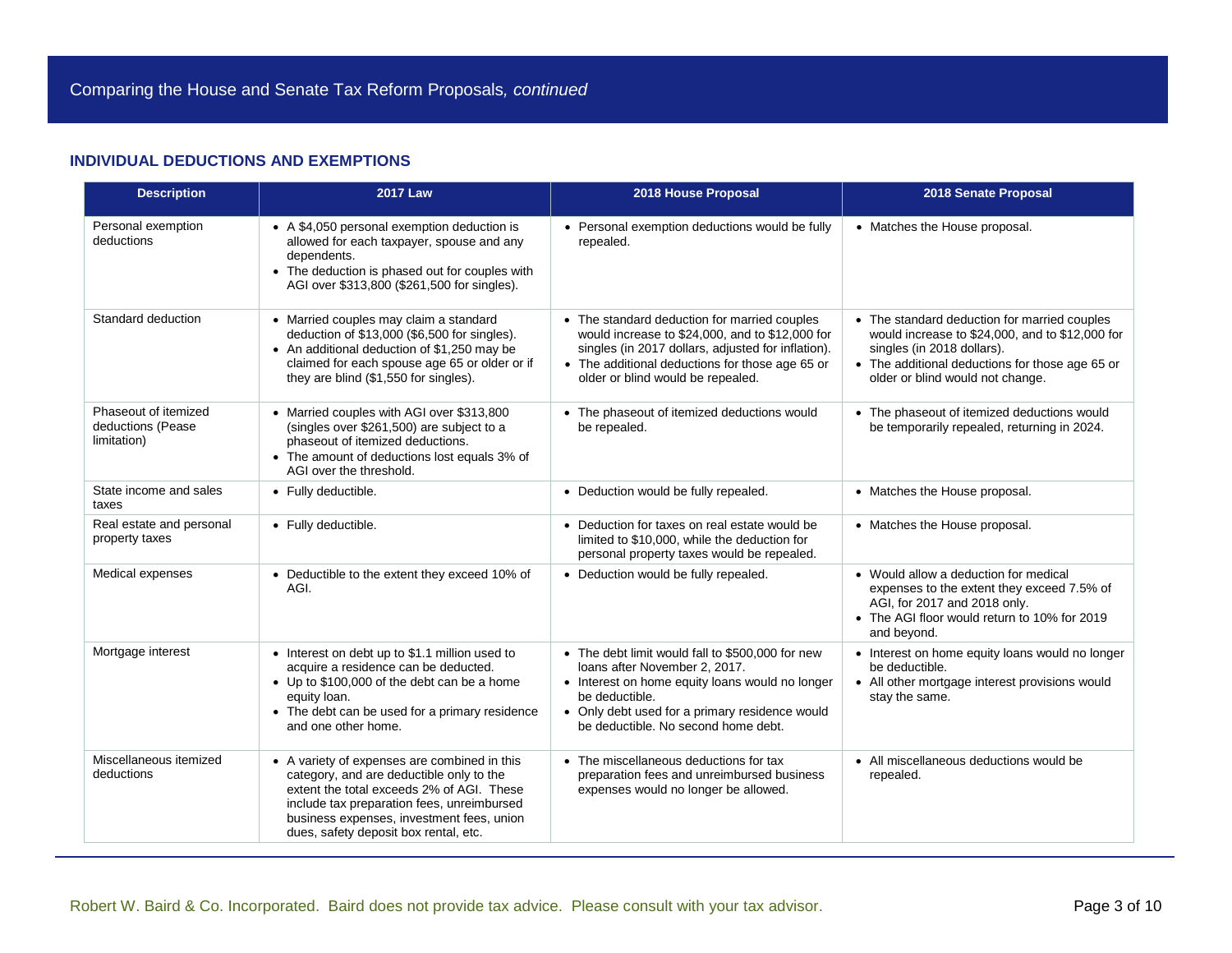| <b>Description</b>                               | <b>2017 Law</b>                                                                                                                                                                  | 2018 House Proposal                                                                                                                                                       | 2018 Senate Proposal                                                                                                                                    |
|--------------------------------------------------|----------------------------------------------------------------------------------------------------------------------------------------------------------------------------------|---------------------------------------------------------------------------------------------------------------------------------------------------------------------------|---------------------------------------------------------------------------------------------------------------------------------------------------------|
| Casualty losses                                  | • Losses due to theft, vandalism, weather, fire,<br>accidents, etc. are deductible. Each loss has<br>a \$100 deductible, and the remaining total<br>loss must exceed 10% of AGI. | • Only losses due to events covered under<br>special disaster relief legislation would be<br>deductible.<br>• Other limitations would remain the same.                    | • Matches the House proposal.                                                                                                                           |
| Charitable contributions                         | • Donations of cash to public charities can be<br>deducted up to 50% of AGI.                                                                                                     | • The 50% threshold would be increased to<br>60%.                                                                                                                         | • Matches the House proposal.                                                                                                                           |
| Moving expenses                                  | • A deduction is allowed for job-related moving<br>expenses when the new job is more than 50<br>miles further from the old home than the old<br>job was.                         | • Moving expenses would only be deductible by<br>active-duty military members who are moving<br>pursuant to a military order.                                             | • Matches the House proposal.                                                                                                                           |
| Gambling losses                                  | • Gambling losses are only deductible to the<br>extent of gambling winnings. Other expenses<br>related to gambling can deducted regardless<br>of gambling winnings.              | • All gambling-related expenses, including<br>losses, would only be deductible to the extent<br>of gambling winnings.                                                     | • Matches the House proposal.                                                                                                                           |
| Alimony                                          | • Alimony payments are deductible for the<br>payor and are taxable to the recipient.                                                                                             | • Alimony payments would no longer be<br>deductible by the payor or taxable to the<br>recipient. Effective for divorce agreements<br>entered into or modified after 2017. | • No change to current law.                                                                                                                             |
| <b>Archer Medical Savings</b><br>Accounts (MSAs) | • Contributions to Archer MSAs are tax<br>deductible, and withdrawals used for qualified<br>medical expenses are tax-free.                                                       | • Contributions would no longer be tax<br>deductible.<br>• MSA balances could be rolled over to a<br>Health Savings Account (HSA) tax-free.                               | • No change to current law.                                                                                                                             |
| Effective date/ Expiration<br>date               |                                                                                                                                                                                  | • All the above proposals would be effective in<br>2018 and would be permanent.                                                                                           | Except where noted (medical expenses,<br>phaseout of deductions), all the above<br>proposals would be effective in 2018 but<br>would expire after 2025. |

# **TAXABILITY OF PASS-THROUGH BUSINESS INCOME**

| <b>Description</b>                                | <b>2017 Law</b>                                                                                                                                                                                     | 2018 House Proposal                                                                                                                                                                                                                                                                                                                                                                                                                                       | 2018 Senate Proposal                                                                                                                                                                                                                                                                                                                                                                              |
|---------------------------------------------------|-----------------------------------------------------------------------------------------------------------------------------------------------------------------------------------------------------|-----------------------------------------------------------------------------------------------------------------------------------------------------------------------------------------------------------------------------------------------------------------------------------------------------------------------------------------------------------------------------------------------------------------------------------------------------------|---------------------------------------------------------------------------------------------------------------------------------------------------------------------------------------------------------------------------------------------------------------------------------------------------------------------------------------------------------------------------------------------------|
| Tax treatment of pass-<br>through business income | • Income from a pass-through business<br>(partnership, S Corporation or sole<br>proprietorship) is taxed at the same individual<br>tax rates that apply to all other income earned<br>by the owner. | • Qualifying business income would be taxed at<br>a top rate of 25%.<br>• A lower rate would apply to the first \$75,000<br>of qualifying income. This rate would be 11%<br>in 2018, gradually falling to 9% in 2022.<br>This lower rate begins phasing out once<br>business income reaches \$150,000.<br>For singles, these amounts are \$37,500<br>and \$75,000.<br>• Any other income from the business would be<br>taxed at the individual tax rates. | • The first 23% of qualifying business income<br>would be exempt from tax.<br>• The exemption would be capped at 50% of<br>the wage income paid by the business.<br>Couples with income below \$500,000<br>$\circ$<br>would be exempt from this requirement<br>(all others below \$250,000).<br>• The remaining 77% of income from the<br>business would be taxed at the individual tax<br>rates. |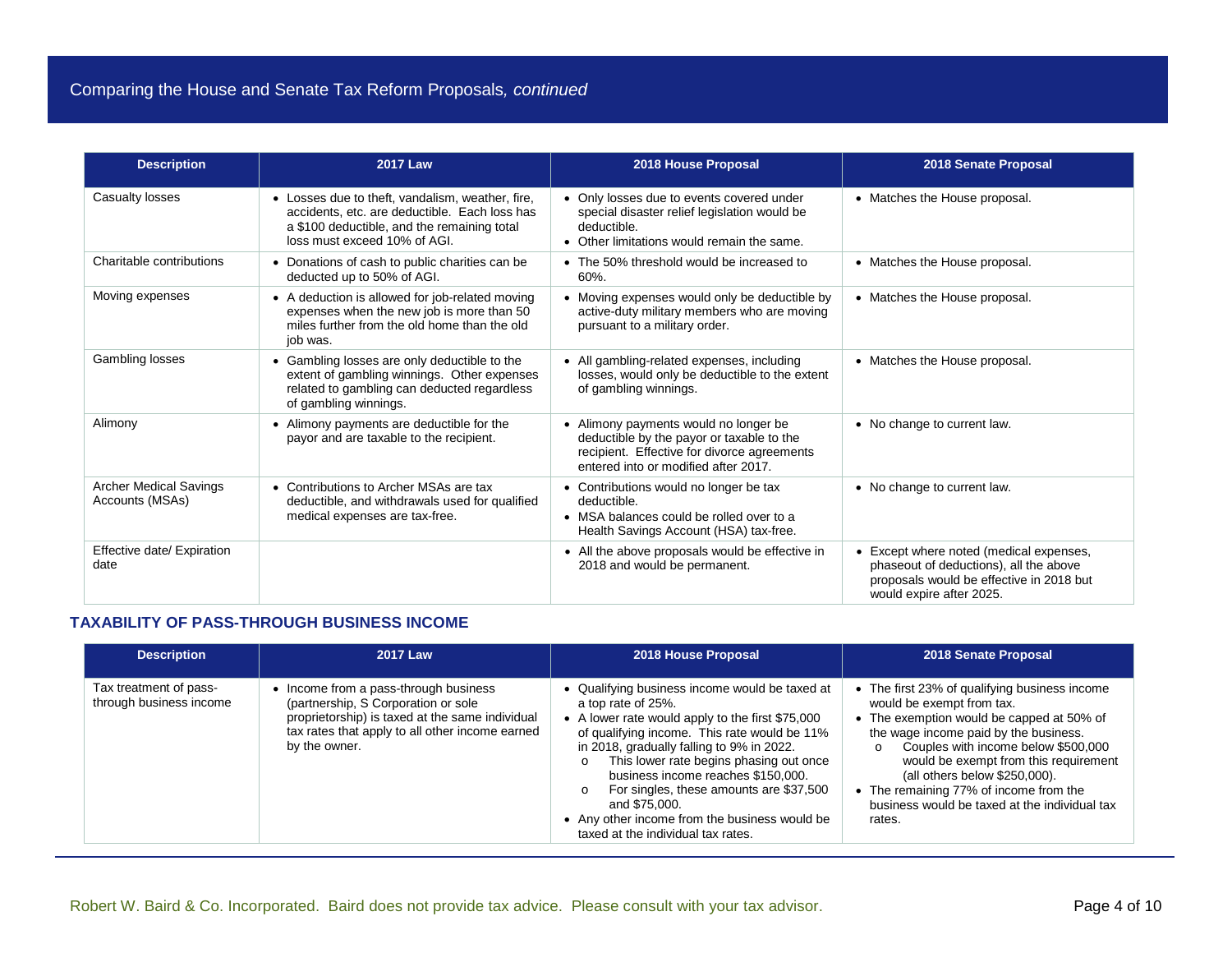| <b>Description</b>                                                     | <b>2017 Law</b>                                                                                                   | 2018 House Proposal                                                                                                                                                                                                                                                                                                                                                                | 2018 Senate Proposal                                                                                                                                                                                                                                                                                                                                                                                           |
|------------------------------------------------------------------------|-------------------------------------------------------------------------------------------------------------------|------------------------------------------------------------------------------------------------------------------------------------------------------------------------------------------------------------------------------------------------------------------------------------------------------------------------------------------------------------------------------------|----------------------------------------------------------------------------------------------------------------------------------------------------------------------------------------------------------------------------------------------------------------------------------------------------------------------------------------------------------------------------------------------------------------|
| Qualifying business income<br>- passive activities                     | • The individual tax rates apply to all pass-<br>through businesses, including passive<br>activities.             | • Generally, all income from a passive activity<br>would be eligible for this lower rate.                                                                                                                                                                                                                                                                                          | • The exemption described above applies to<br>passive activities.                                                                                                                                                                                                                                                                                                                                              |
| Qualifying business income<br>– active activities                      | • The individual tax rates apply to all pass-<br>through businesses, including active<br>activities.              | • In most cases, a default of 30% of net<br>business income would be taxed at the 25%<br>maximum rate.<br>• Alternatively, a capital percentage formula<br>could result in a higher amount of qualifying<br>business income. The formula would be<br>based on the capital investments of the<br>business.<br>• The remaining income would be taxed at the<br>individual tax rates. | • The exemption described above applies to<br>active activities.                                                                                                                                                                                                                                                                                                                                               |
| Qualifying business income<br>- service corporations                   | • The individual tax rates apply to all pass-<br>through businesses, regardless of the nature<br>of the business. | • Certain personal services businesses (law,<br>accounting, consulting, etc.) would default to<br>0% of their income being eligible for the lower<br>rate.<br>• However, the business could elect to use the<br>capital percentage formula as well.                                                                                                                                | • Certain personal services businesses (law,<br>accounting, consulting, etc.) would generally<br>not be eligible for this exemption.<br>However, couples with taxable income<br>$\Omega$<br>up to \$500,000 would be eligible for the<br>exemption. It would then be phased out<br>over the next \$100,000 of income.<br>For all other taxpayers, these amounts<br>$\circ$<br>would be \$250,000 and \$50,000. |
| Qualifying business income<br>$-$ REITs                                | • The individual tax rates apply to all pass-<br>through businesses, including REITs.                             | • Certain dividends from REITs would qualify<br>for the maximum 25% tax rate.                                                                                                                                                                                                                                                                                                      | • Certain dividends from REITs would qualify<br>for the 23% exemption.                                                                                                                                                                                                                                                                                                                                         |
| Qualifying business income<br>- publicly traded<br>partnerships (PTPs) | • The individual tax rates apply to all pass-<br>through businesses, including PTPs.                              | • Partners in PTPs would qualify for the lower<br>based on their active or passive status.                                                                                                                                                                                                                                                                                         | • The exemption described above applies to<br>PTPs.                                                                                                                                                                                                                                                                                                                                                            |
| Effective date/ Expiration<br>date                                     |                                                                                                                   | • All the above proposals would be effective in<br>2018 and would be permanent.                                                                                                                                                                                                                                                                                                    | • All the above proposals would be effective in<br>2018 but would expire after 2025.                                                                                                                                                                                                                                                                                                                           |

#### **OTHER BUSINESS TAX CHANGES**

| <b>Description</b>                   | <b>2017 Law</b>                                                                                | 2018 House Proposal                                                                                                        | 2018 Senate Proposal                                                                                                |
|--------------------------------------|------------------------------------------------------------------------------------------------|----------------------------------------------------------------------------------------------------------------------------|---------------------------------------------------------------------------------------------------------------------|
| Tax rate on C Corporation<br>income  | • C Corporations are subject to a graduated tax<br>system, but effectively pay a 35% tax rate. | The tax rate on most C Corporations would be<br>lowered to 20%.<br>Personal service corporations would be taxed<br>at 25%. | • The tax rate on all C Corporations would be<br>lowered to 20%.<br>• This change would not be effective until 2019 |
| Corporate Alternative<br>Minimum Tax | The corporate AMT is scheduled to continue<br>unchanged.                                       | The corporate AMT would be repealed.                                                                                       | • No change to current law.                                                                                         |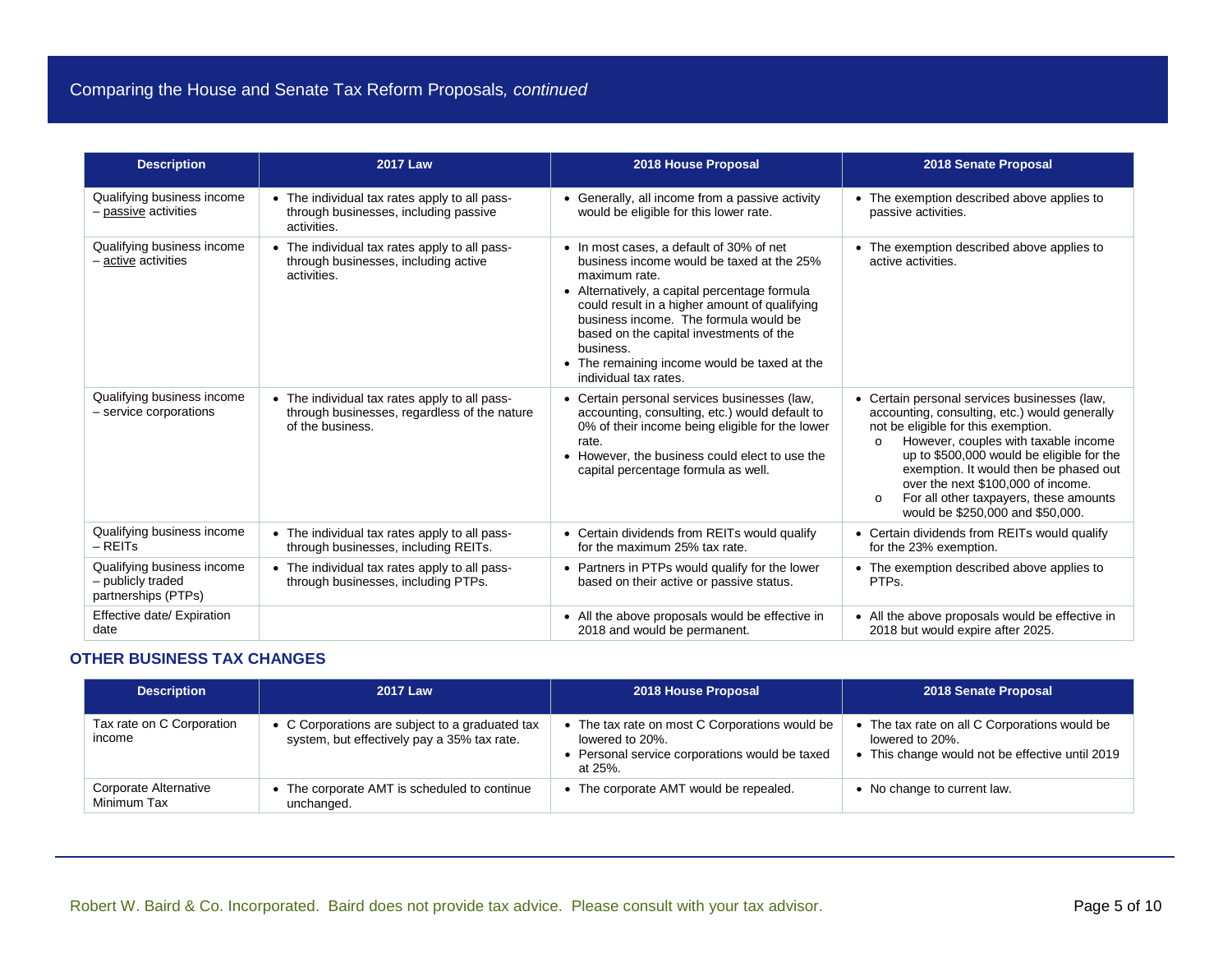| <b>Description</b>                     | <b>2017 Law</b>                                                                                                                                                                                                                                       | 2018 House Proposal                                                                                                                                                                                                                                                                                                                                                                           | 2018 Senate Proposal                                                                                                                                                                                                                                                                                                                                                                                                      |
|----------------------------------------|-------------------------------------------------------------------------------------------------------------------------------------------------------------------------------------------------------------------------------------------------------|-----------------------------------------------------------------------------------------------------------------------------------------------------------------------------------------------------------------------------------------------------------------------------------------------------------------------------------------------------------------------------------------------|---------------------------------------------------------------------------------------------------------------------------------------------------------------------------------------------------------------------------------------------------------------------------------------------------------------------------------------------------------------------------------------------------------------------------|
| Accelerated depreciation<br>deductions | • Businesses can immediately deduct 50% of<br>the cost of qualified property, with that amount<br>decreasing to 40% in 2018, 30% in 2019 and<br>then to 0% in 2020.<br>• The balance of the cost is depreciated over<br>the useful life of the asset. | • Businesses could deduct 100% of the cost of<br>qualified property placed in service after<br>September 27, 2017 and before January 1,<br>2023.<br>• For assets acquired in 2023 and beyond, the<br>cost is depreciated over the useful life of the<br>asset.                                                                                                                                | • Businesses could deduct 100% of the cost of<br>qualified property placed in service after<br>September 27, 2017 and before January 1,<br>2023.<br>• The 100% is then reduced to 80% for 2023,<br>60% for 2024, 40% for 2025 and 20% for<br>2026.<br>• For assets acquired in 2023 and beyond, the<br>cost is depreciated over the useful life of the<br>asset.                                                          |
| Section 179 deduction                  | • Businesses can immediately deduct up to<br>\$500,000 for purchasing qualified property.<br>• This amount is phased out for those that<br>purchase more than \$2 million of such<br>property in one year.                                            | • The expense amount would be increased to<br>\$5 million, and the phaseout would apply<br>when purchases exceed \$20 million.<br>• Both amounts would be indexed for inflation.                                                                                                                                                                                                              | • The expense amount would be increased to<br>\$1 million, and the phaseout would apply<br>when purchases exceed \$2.5 million.<br>• Both amounts would be indexed for inflation.                                                                                                                                                                                                                                         |
| Depreciation of real property          | • Nonresidential real property can be<br>depreciated over 39 years.<br>• Residential rental property can be depreciated<br>over 27.5 years.                                                                                                           | • No change to current law.                                                                                                                                                                                                                                                                                                                                                                   | • Both types of property could be depreciated<br>over 25 years.                                                                                                                                                                                                                                                                                                                                                           |
| Like-kind exchanges                    | • Real estate and other assets can be<br>exchanged for "like kind" assets with any gain<br>being deferred until the new asset is sold.                                                                                                                | • These exchanges would be limited to real<br>property only (including rental property), and<br>not be allowed for vehicles, equipment, etc.                                                                                                                                                                                                                                                  | • Matches the House proposal.                                                                                                                                                                                                                                                                                                                                                                                             |
| Interest expense                       | • Businesses can generally deduct any interest<br>paid, although a number of specific limitations<br>exist.                                                                                                                                           | • The interest deduction for all businesses.<br>regardless of form, would be limited to 30% of<br>earnings (defined as EBITDA).<br>• This limitation is determined at the entity level,<br>rather than the owner level for pass-throughs.<br>• Excess interest could carryforward for 5<br>years.<br>• Businesses with less than \$25 million of<br>revenue would be exempt from this change. | • The interest deduction for all businesses.<br>regardless of form, would be limited to 30% of<br>earnings (defined as EBIT).<br>• This limitation is determined at the entity level,<br>rather than the owner level for pass-throughs<br>• Excess interest could carryforward indefinitely<br>• Businesses with less than \$15 million of<br>average revenue over the prior 3 years would<br>be exempt from this change. |
| Net operating losses (NOLs)            | • Businesses with net operating losses can<br>carryback those losses for 2 years and<br>forward 20 years to offset income in those<br>years.                                                                                                          | • NOLs arising after 2017 could generally no<br>longer be carried back, but could be carried<br>forward indefinitely.<br>• NOLs could only be used to offset up to 90%<br>of a business's income in any year.                                                                                                                                                                                 | • NOLs arising after 2017 could generally no<br>longer be carried back, but could be carried<br>forward indefinitely.<br>• NOLs could only be used to offset up to 90%<br>of a business's income in any year, falling to<br>80% after 2022.                                                                                                                                                                               |
| Family Medical Leave credit            | • Not part of current law.                                                                                                                                                                                                                            | • No change to current law.                                                                                                                                                                                                                                                                                                                                                                   | • Employers could claim a credit for 12.5% of<br>any wages paid to an employee on leave that<br>exceeds 50% of the employee's normal wage.<br>• The credit increases gradually to 25% as FML<br>wages increase to 100% of normal wages.                                                                                                                                                                                   |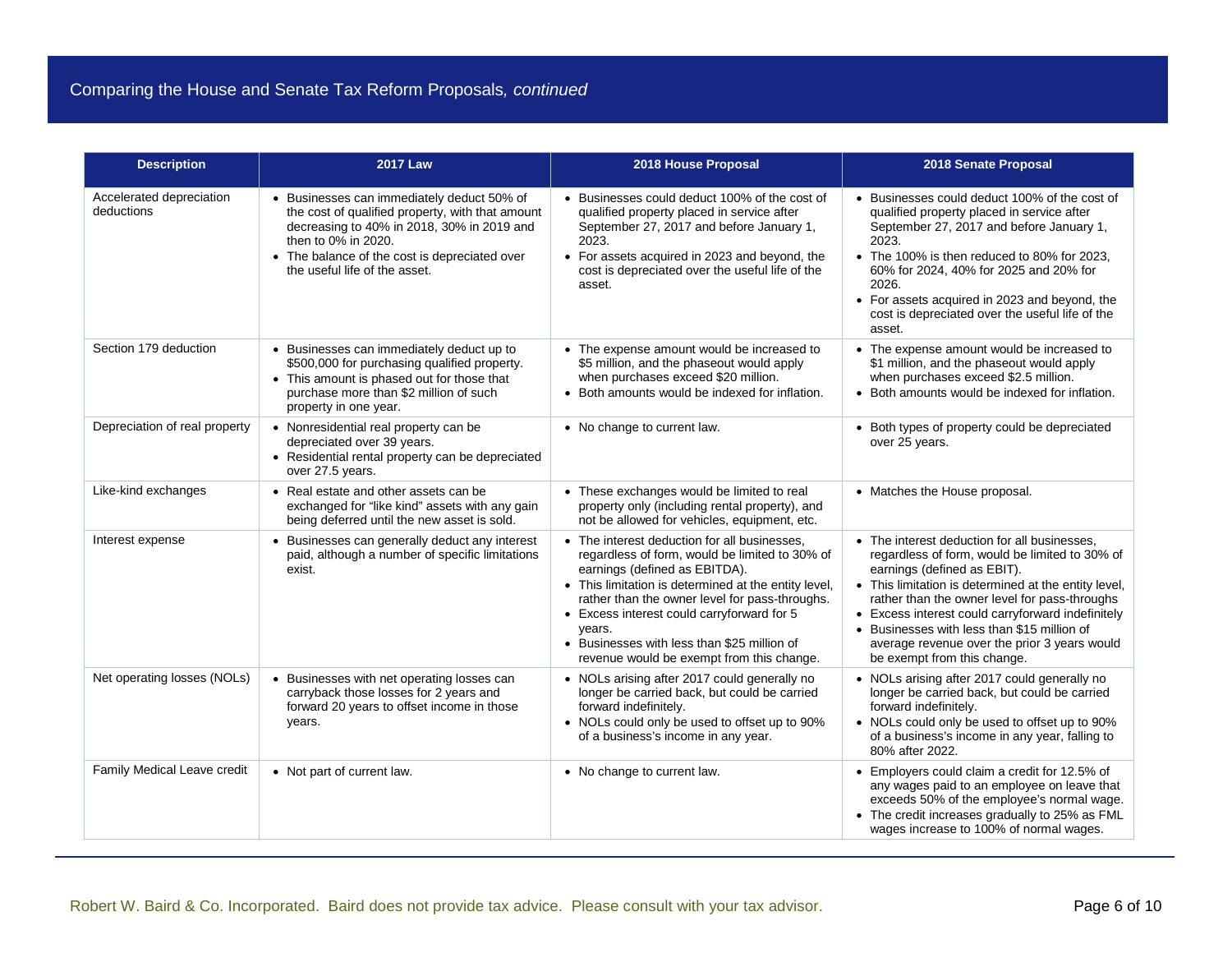| <b>Description</b>                             | <b>2017 Law</b>                                                                                                                                                                                                                                                          | 2018 House Proposal                                                                                                                                                                                                                                                                      | 2018 Senate Proposal                                                                                                                     |
|------------------------------------------------|--------------------------------------------------------------------------------------------------------------------------------------------------------------------------------------------------------------------------------------------------------------------------|------------------------------------------------------------------------------------------------------------------------------------------------------------------------------------------------------------------------------------------------------------------------------------------|------------------------------------------------------------------------------------------------------------------------------------------|
| Deduction for employer-paid<br>fringe benefits | Employers are able to deduct 50% of the cost<br>of entertainment or recreation activities or<br>facilities, club dues, etc. if directly related to<br>the business.<br>Employers can deduct the full cost of<br>transportation fringe benefits provided to<br>employees. | Repeal the deduction for the cost of<br>entertainment or recreation activities, club<br>membership dues or the cost of providing a<br>facility for any of those activities.<br>Repeal the deduction for transportation or<br>other primarily personal benefits provided to<br>employees. | Matches the House proposal.                                                                                                              |
| Effective date/ Expiration<br>date             |                                                                                                                                                                                                                                                                          | • All the above proposals would be effective in<br>2018 and would be permanent.                                                                                                                                                                                                          | • All the above proposals would be effective in<br>2018 (other than the new lower tax rate on C<br>Corporations) and would be permanent. |

## **EDUCATION-RELATED CHANGES**

| <b>Description</b>                             | <b>2017 Law</b>                                                                                                                                                                                                                       | 2018 House Proposal                                                                                                                                                                                 | 2018 Senate Proposal         |
|------------------------------------------------|---------------------------------------------------------------------------------------------------------------------------------------------------------------------------------------------------------------------------------------|-----------------------------------------------------------------------------------------------------------------------------------------------------------------------------------------------------|------------------------------|
| Student loan interest<br>deduction             | • Taxpayers can deduct up to \$2,500 in interest<br>paid on student loans, subject to income<br>limitations.                                                                                                                          | • This deduction would be repealed.                                                                                                                                                                 | • No change to current law.  |
| <b>Coverdell Education</b><br>Savings accounts | • Coverdell accounts allow for tax-deferred<br>growth and tax-free withdrawals if used to<br>fund certain college expenses.<br>• Can also be used to fund K-12 expenses.<br>• Balances can also be rolled to a 529 account.           | • No future contributions to Coverdell accounts<br>would be allowed, but existing balances would<br>maintain their current-law treatment.                                                           | • No change to current law.  |
| 529 accounts                                   | • 529 accounts allow for tax-deferred growth<br>and tax-free withdrawals if used to fund<br>certain college expenses.                                                                                                                 | • 529 accounts would be expanded to allow for<br>up to \$10,000 per year to be used for K-12<br>expenses.<br>• An unborn child could be named the<br>beneficiary of a 529 plan.                     | • No changes to current law. |
| Education-related tax<br>credits               | • The following tax credits are available for<br>those paying higher-education expenses:<br>American Opportunity Credit (AOTC)<br>$\Omega$<br>Lifetime Learning Credit (LLC)<br>$\Omega$<br>Hope Scholarship Credit (HSC)<br>$\Omega$ | • The LLC and HSC would be repealed, leaving<br>just the AOTC.<br>• The AOTC would be expanded to allow for a<br>5 <sup>th</sup> year of expenses, but at half the rate of the<br>first four years. | • No change to current law.  |
| Interest on US savings<br>bonds                | • Interest on some US savings bonds can be<br>excluded from income if used to pay for<br>college expenses, subject to income<br>qualifications.                                                                                       | • This exclusion would be repealed.                                                                                                                                                                 | • No change to current law.  |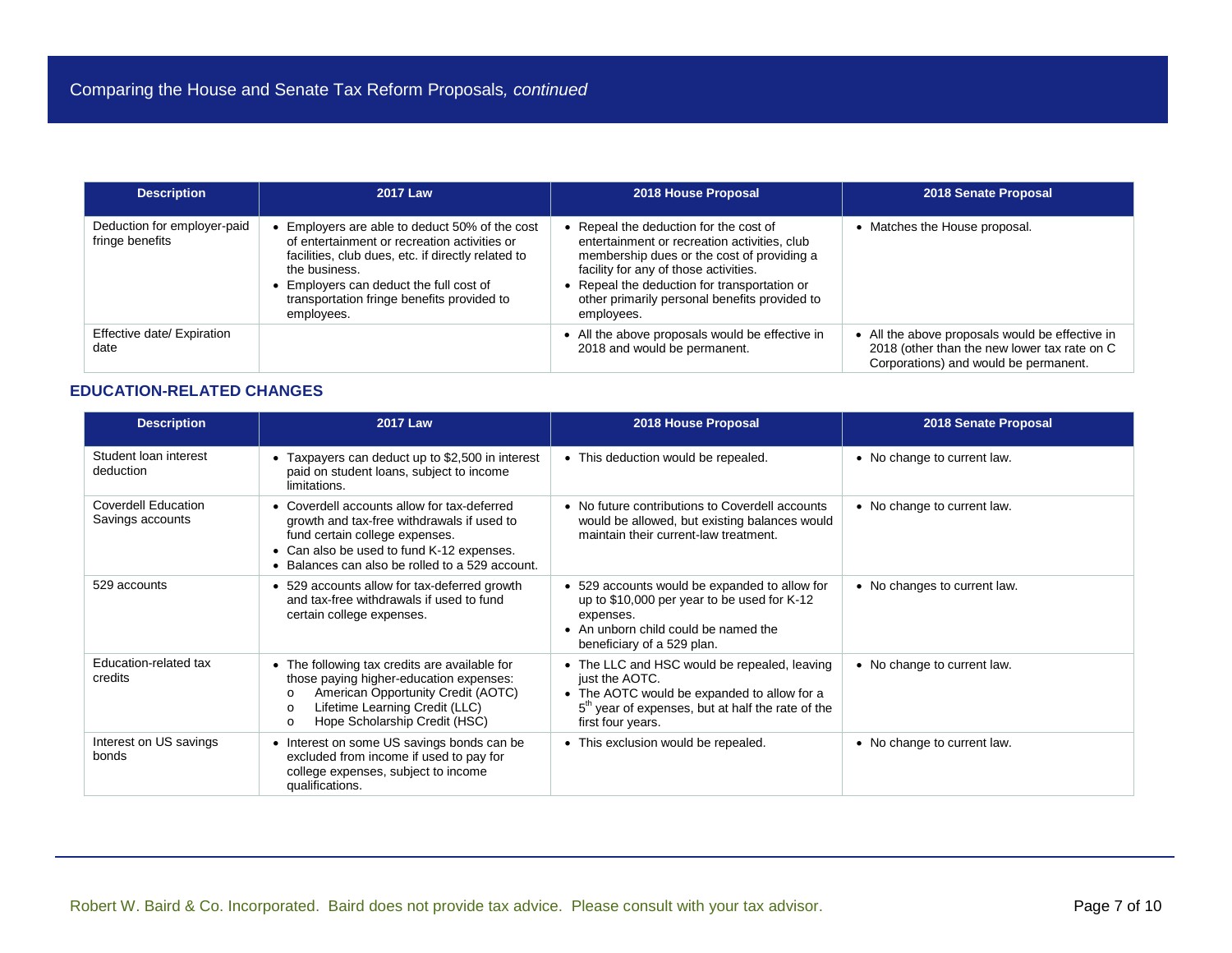| <b>Description</b>                             | <b>2017 Law</b>                                                                                                                                   | 2018 House Proposal                                                             | 2018 Senate Proposal        |
|------------------------------------------------|---------------------------------------------------------------------------------------------------------------------------------------------------|---------------------------------------------------------------------------------|-----------------------------|
| Employer-provided<br>education assistance      | Employers can provide their employees with<br>up to \$5,250 of education assistance benefits<br>tax-free.                                         | • This exclusion would be repealed.                                             | • No change to current law. |
| <b>Qualified Tuition Reduction</b><br>programs | Educational institutions can provide reduced<br>tuition or cash payments to employees,<br>spouses or dependents that are excluded<br>from income. | • This exclusion would be repealed.                                             | • No change to current law. |
| Effective date/ Expiration<br>date             |                                                                                                                                                   | • All the above proposals would be effective in<br>2018 and would be permanent. | $\bullet$ n/a               |

#### **ESTATE AND GIFT TAX CHANGES**

| <b>Description</b>                               | <b>2017 Law</b>                                                                                                                                                                                                                                                                                                                                           | 2018 House Proposal                                                                                                                                                                          | 2018 Senate Proposal                                                                                                                                                              |
|--------------------------------------------------|-----------------------------------------------------------------------------------------------------------------------------------------------------------------------------------------------------------------------------------------------------------------------------------------------------------------------------------------------------------|----------------------------------------------------------------------------------------------------------------------------------------------------------------------------------------------|-----------------------------------------------------------------------------------------------------------------------------------------------------------------------------------|
| Estate tax exemption                             | • A decedent can pass up to \$5.49 million to<br>someone other than a spouse or charity<br>without owing any estate tax. This amount<br>would increase to \$5.6 million in 2018. A tax<br>of 40% is assessed on transfers over that<br>amount.<br>• Any unused exemptions can be transferred to<br>a surviving spouse under the portability<br>provision. | • The 2018 exemption would be doubled to<br>\$11.2 million.<br>• Portability rules would remain unchanged,<br>meaning families could transfer \$22.4 million<br>at death with no estate tax. | • Matches the House proposal.                                                                                                                                                     |
| Gift tax                                         | • Gifts in excess of the lifetime exemption<br>amount are subject to a 40% tax.                                                                                                                                                                                                                                                                           | • The gift tax rate would be lowered to 35%.                                                                                                                                                 | • No change to current law.                                                                                                                                                       |
| Estate tax and generation<br>skipping tax repeal | • The estate tax and GST are scheduled to<br>continue unchanged.                                                                                                                                                                                                                                                                                          | • The estate tax and GST would be<br>permanently repealed for deaths after 2024.                                                                                                             | • No change to current law.                                                                                                                                                       |
| Effective date/ Expiration<br>date               |                                                                                                                                                                                                                                                                                                                                                           | • All the above proposals would be effective in<br>2018 (except for the estate and GST tax<br>repeal) and would be permanent.                                                                | • All the above proposals would be effective in<br>2018 but would expire after 2025. The estate<br>exemption would then revert back to the 2017<br>level, adjusted for inflation. |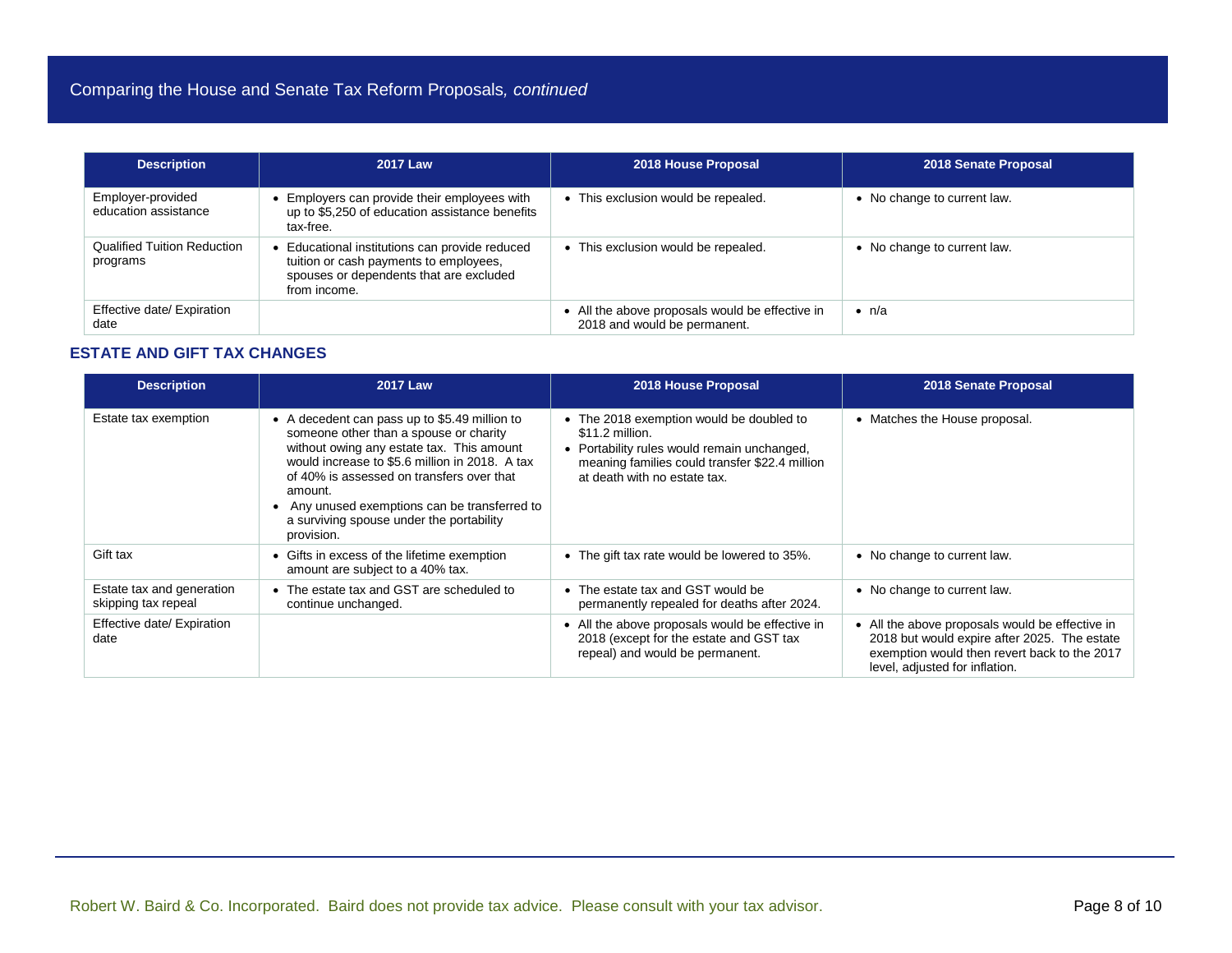## **CHANGES AFFECTING EMPLOYER RETIREMENT PLANS AND IRAS**

| <b>Description</b>                 | 2017 Law                                                                                                                                                                                                                                                                                                          | 2018 House Proposal                                                                                                           | 2018 Senate Proposal                                                            |
|------------------------------------|-------------------------------------------------------------------------------------------------------------------------------------------------------------------------------------------------------------------------------------------------------------------------------------------------------------------|-------------------------------------------------------------------------------------------------------------------------------|---------------------------------------------------------------------------------|
| Roth recharacterizations           | • Contributions to either a Traditional or Roth<br>IRA can be recharacterized as a contribution<br>to the other type of IRA.<br>• Roth conversions can also be recharacterized<br>back to a Traditional IRA.<br>• IRA owners have until October 15 of the year<br>after the year of conversion to recharacterize. | • Recharacterizations of Traditional or Roth<br>contributions and conversions would no<br>longer be allowed.                  | • Matches the House proposal.                                                   |
| Plan loan payback<br>requirements  | • If an employer-sponsored retirement plan with<br>an outstanding loan balance is rolled to an<br>IRA, the loan must be repaid within 60 days of<br>the rollover or be considered a taxable<br>distribution.                                                                                                      | • The loan repayment period would be<br>extended to the due of the tax return for the<br>year in which the rollover occurred. | • Matches the House proposal.                                                   |
| Effective date/ Expiration<br>date |                                                                                                                                                                                                                                                                                                                   | • All the above proposals would be effective in<br>2018 and would be permanent.                                               | • All the above proposals would be effective in<br>2018 and would be permanent. |

#### **OTHER PROVISIONS** *(NOT SUBJECT TO SENATE EXPIRATION)*

| <b>Description</b>                             | 2017 Law                                                                                                                                                                                                                                                                                                                                                                                                                              | 2018 House Proposal                                                                                              | 2018 Senate Proposal                                                                                                                                                                                                                                                                                                  |
|------------------------------------------------|---------------------------------------------------------------------------------------------------------------------------------------------------------------------------------------------------------------------------------------------------------------------------------------------------------------------------------------------------------------------------------------------------------------------------------------|------------------------------------------------------------------------------------------------------------------|-----------------------------------------------------------------------------------------------------------------------------------------------------------------------------------------------------------------------------------------------------------------------------------------------------------------------|
| Penalty for not purchasing<br>health insurance | • Individuals who do not maintain "minimum<br>essential health insurance coverage" are<br>subject to a tax. This is referred to as the<br>"individual mandate".                                                                                                                                                                                                                                                                       | • No change to current law.                                                                                      | • The amount of tax assessed would be<br>reduced to \$0, effectively repealing the<br>mandate.                                                                                                                                                                                                                        |
| Selecting tax lot when<br>selling investments  | • If a taxpayer has acquired shares of stock at<br>different times and prices, shares that are<br>sold, gifted, transferred, etc. are assumed to<br>come from the oldest tax lot first.<br>• A taxpayer can also specifically choose the<br>tax lot being disposed of if done at the time of<br>the transaction.<br>• Investors in mutual funds can elect to use an<br>average-basis method to calculate the basis<br>of shares sold. | • No change to current law.                                                                                      | • Taxpayers who sell part of an entire position<br>would be deemed to sell the shares on a first-<br>in, first-out basis. They would no longer be<br>able to specifically identify the shares being<br>sold.<br>• This change would not apply to any position<br>where the average cost basis option is<br>available. |
| Private activity bond interest                 | • Interest on these bonds is exempt from the<br>federal regular tax, but is taxable under the<br>Alternative Minimum Tax.                                                                                                                                                                                                                                                                                                             | • Interest on private activity bonds issued after<br>2017 would become taxable under the federal<br>regular tax. | • No change to current law.                                                                                                                                                                                                                                                                                           |
| Deduction for educator<br>expense              | Eligible educators can deduct the cost of up to<br>\$250 spent to provide classroom supplies or<br>to participate in professional development<br>courses.                                                                                                                                                                                                                                                                             | • No change to current law.                                                                                      | • The educator expense deduction would<br>increase to \$500.                                                                                                                                                                                                                                                          |